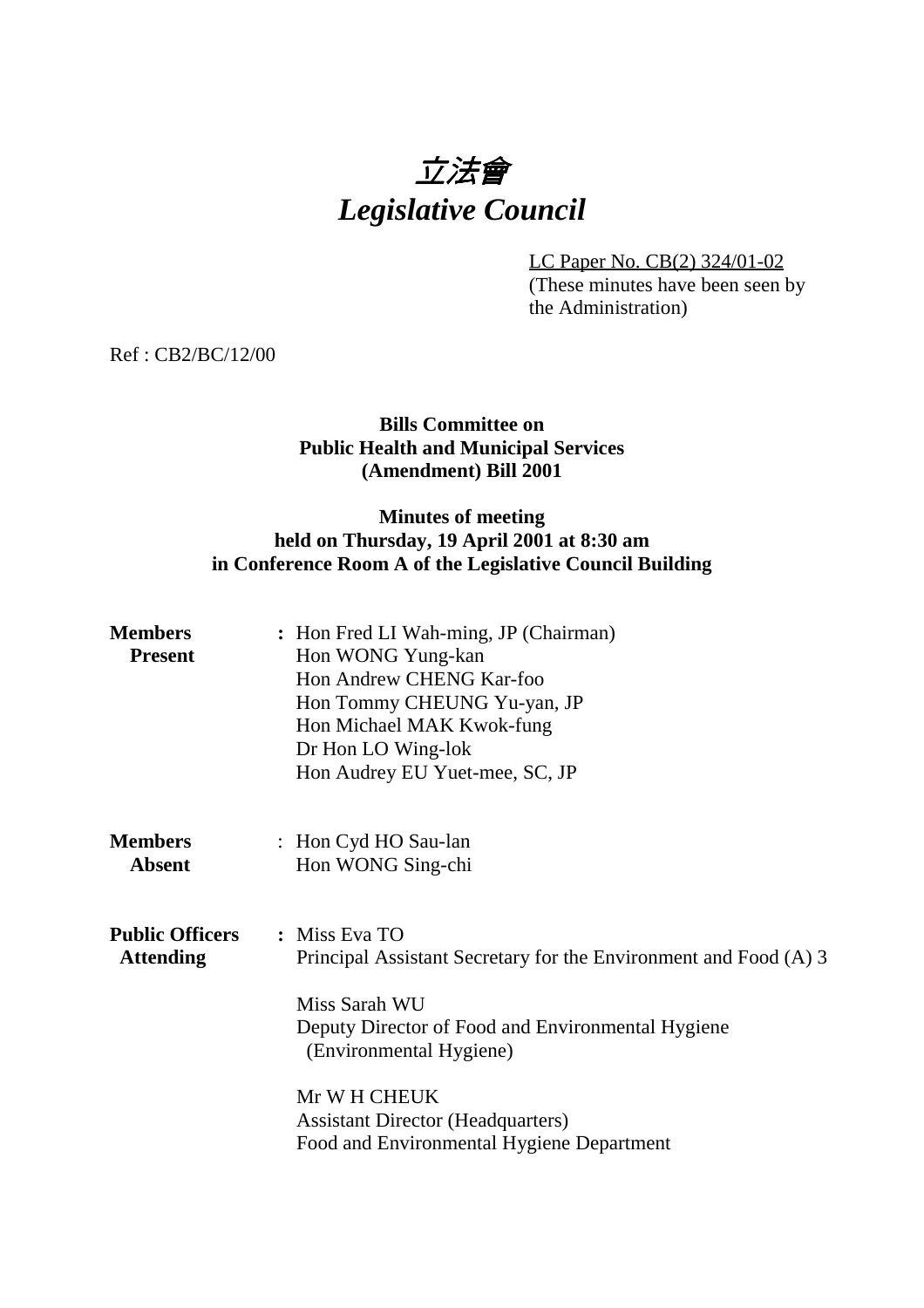|                                      | Mr Lawrence PENG<br><b>Senior Assistant Law Draftsman</b><br>Department of Justice |
|--------------------------------------|------------------------------------------------------------------------------------|
|                                      | Mr W S YIP<br>Senior Assistant Law Officer<br>Department of Justice                |
| <b>Clerk</b> in<br><b>Attendance</b> | : Mrs Constance LI<br>Chief Assistant Secretary (2)5                               |
| <b>Staff</b> in<br><b>Attendance</b> | : Mr Stephen LAM<br><b>Assistant Legal Adviser 4</b>                               |
|                                      | Ms Joanne MAK<br>Senior Assistant Secretary (2)2                                   |

#### Action

### **I. The Administration's response to issues raised at the last meeting** (LC Paper No. CB(2) 1314/00-01(01))

1 The Chairman said that the Administration had been requested to provide information on the appeal channels for licensed and unlicensed food establishments, the feasibility of revealing the reasons for closure to owner of a food premises, and the average length of time required for granting a Provisional Licence and Full Licence to food establishments last year. On the last item, the Chairman asked the Administration why the statistics only covered the second half of year 2000 but not the whole year. Deputy Director of Food and Environmental Hygiene (Environmental Hygiene) (DD(EH)) explained that the Administration had started to simplify the procedures for food establishments licensing since 1 June 2000, therefore only the updated information for the second half of 2000 was provided for members.

2. The Chairman asked whether there was any difference in the licensing time between the old scheme and the new one. DD(EH) advised that the Administration had not made detailed comparisons between the two, but the time required for licensing food establishments had shortened and 99% of the cases could meet the performance pledge after the new scheme was introduced. She stressed that the actual time required for processing applications would depend on individual circumstances such as the conditions of the premises concerned. She pointed out that a licence could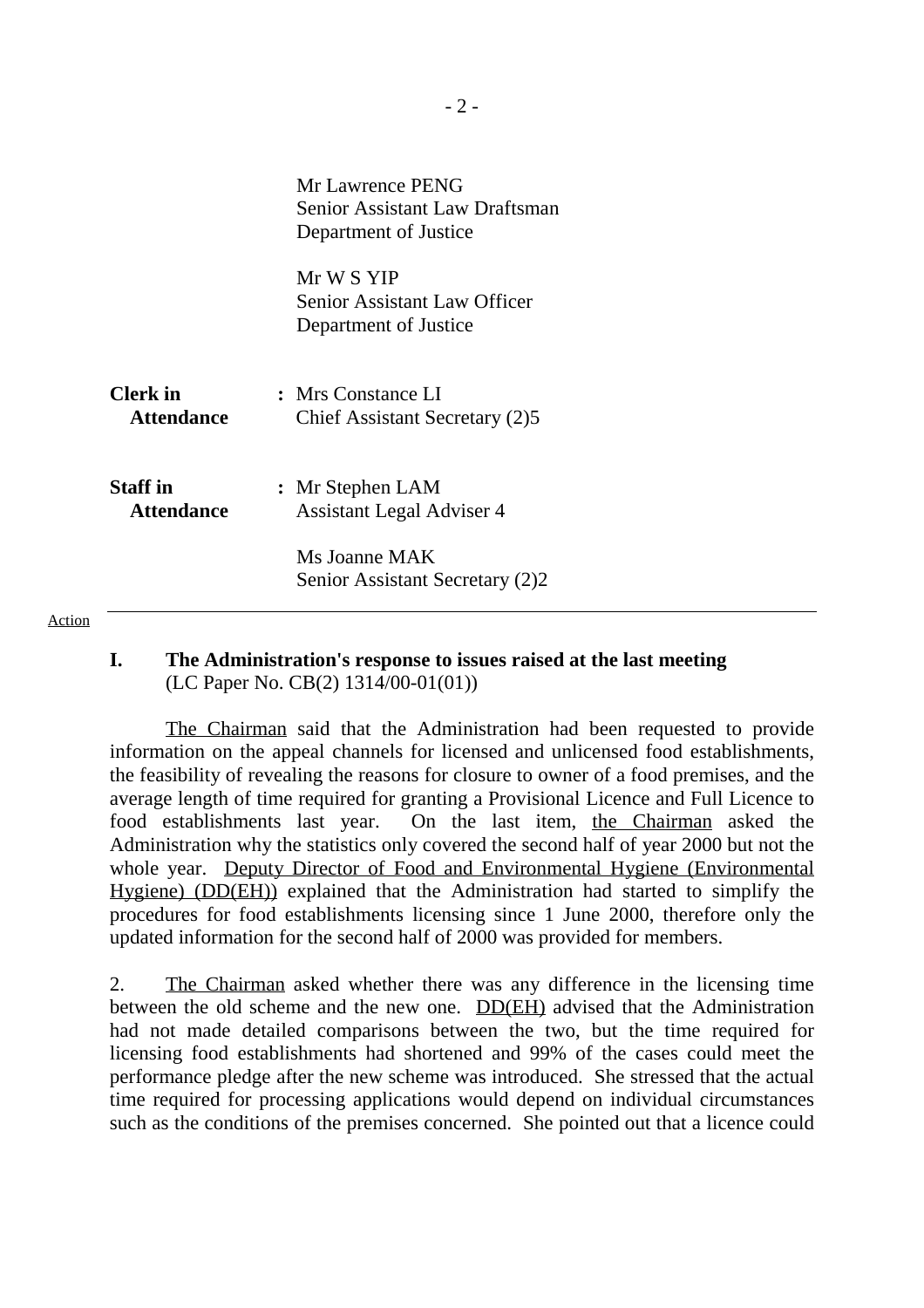be issued in one month if all necessary requirements were met while a longer time would be required if problems were found in the course of processing the application. On the average, a licence could be issued in three months.

3. Regarding the appeal channels for food establishments, Principal Assistant Secretary for the Environment and Food (A) 3 (PAS(EF)A3) said that at present, the operator of an unlicensed food establishment could lodge an appeal to the high court against a closure order issued by the Magistrate's court. This was already provided in the existing Ordinance (Cap. 132). As regards those food establishments posing immediate health hazard, the Director of Food and Environmental Hygiene (DFEH) would be empowered to issue a closure order to suspend the operation of the premises concerned. Any aggrieved person could, under clause 20 of the Bill, appeal to the Magistrate's court whose decision would be final. PAS(EF)A3 added that in view of members' concern expressed at previous meetings, the Administration was prepared to consider allowing further appeals against the Magistrate court's decision, so long as the further appeal would not absolve the aggrieved party from eliminating the immediate health hazard while awaiting the outcome of the appeal.

4. PAS(EF)A3 further advised that if a person was aggrieved by DFEH's decision to close the premises, the person could claim damages through civil proceedings because the proposed section 128C would not affect his right in doing so. Moreover, section 138 of the Public Health and Municipal Services Ordinance (Cap.132) provided that the Government would not be relieved from liability of the acts of its servants. It was therefore not necessary to provide a general provision in the new section 128C to reiterate such right or remedy.

5. As regards providing information to the owner of the premises concerned, PAS(EF)A3 said that the Administration had accepted members' suggestion that a copy of the closure order would be sent by registered post to the owner of the premises concerned at his registered business address. Another copy would be posted at a conspicuous place of the food premises.

# Stay of execution of a closure order in the course of appeal

6. Referring to paragraph 1 of the Administration's paper, Assistant Legal Adviser 4 (ALA4) pointed out that while the Administration agreed that the aggrieved person could lodge a further appeal against the closure order issued under the proposed section 128C(20), the person would still have to comply with DFEH's order to eliminate the hazard concerned. The proposed section 128C(22) of the Bill provided that the lodging of an appeal did not operate as a stay of execution of a closure order unless the court ordered otherwise. In other words, the aggrieved person still had to take action to eliminate the immediate health hazard in the course of the appeal, although the court might judge otherwise after hearing the appeal. ALA4 said that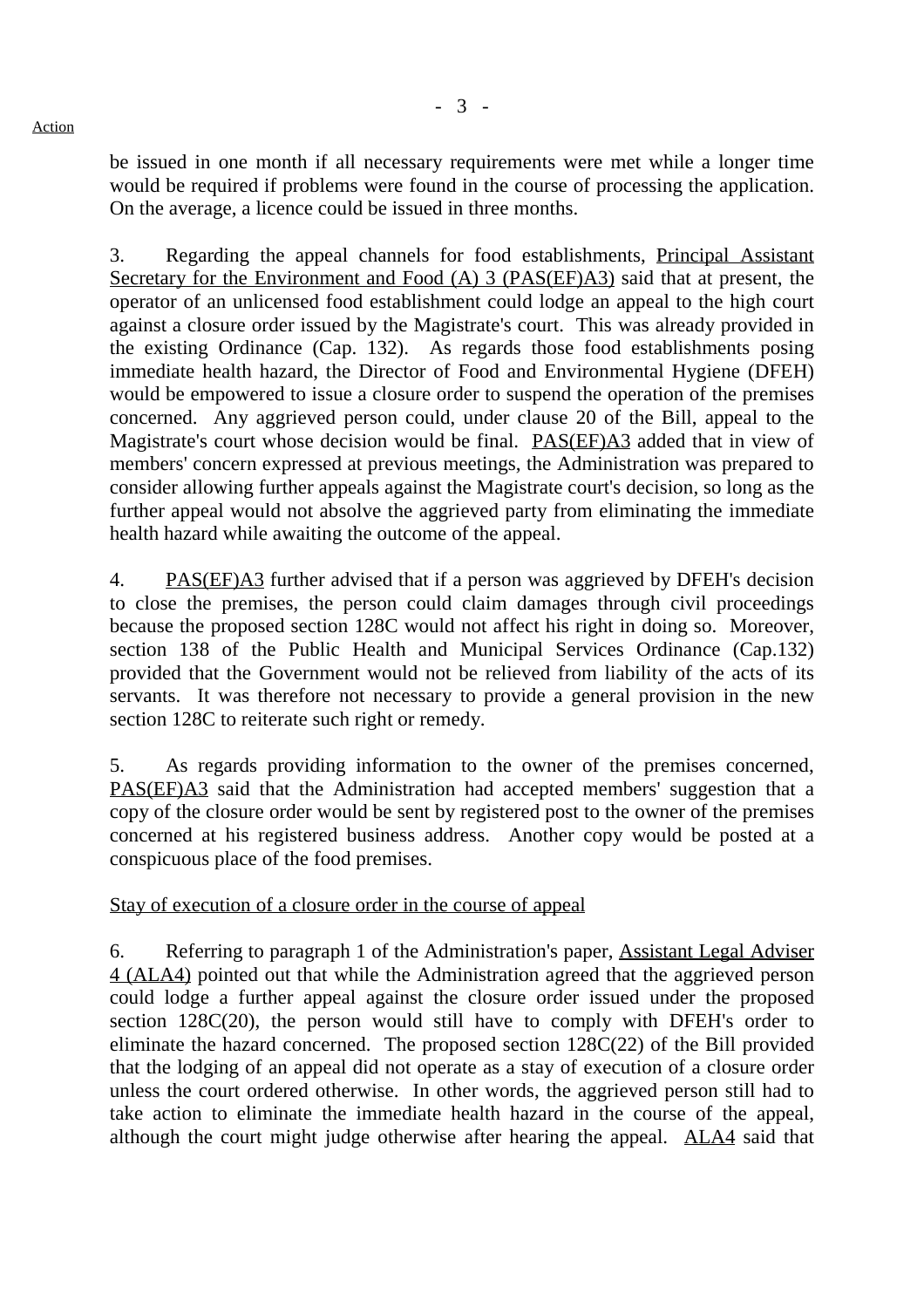members might wish to consider whether such arrangements were acceptable or reasonable from the policy angle.

7. Ms Audrey EU said that if the Administration agreed to provide a channel for the aggrieved person to lodge appeals against a closure order, then the Magistrate's decision would not be final, and that section 128C(10) and (23) should be deleted.

8. PAS(EF)A3 agreed with Ms Audrey EU that sections 128C(10) and (23) should be deleted. With regard to the stay of the execution of a closure order, DD(EH) explained that a closure order was issued by DFEH against a licensed food establishment on grounds of its posing an immediate health hazard, and that the operator should remove the health hazard within a short period of time. If the health hazard was removed in one or two days, the closure order could immediately be rescinded. It would be for the parties concerned to consider whether to lodge an appeal against the closure order.

9. Senior Assistant Law Officer (SALO) of the Department of Justice explained the difference of the two types of closure orders issued under the proposed sections 128B and 128C. He said that section 128B was concerned with closing unlicensed premises while section 128C dealt with closing food premises which posed immediate health hazard. He said that at present, the Director of Health (D of H) could close a food premise to prevent the spread of infectious diseases. He cited an example in which D of H issued a closure order in 1995 when cholera was found to be caused by the contaminated water in the fish tank of a restaurant. The closure order was rescinded soon after the operator had taken action to clean up the fish tanks in question in a few days. SALO further said that it was now proposed under section 128C that DFEH should also be empowered to close a food premise which posed immediate health hazard to the public, in order that the operator concerned had to take action to eliminate the hazard within a short period of time. The Bill also provided that the aggrieved person could appeal to the court against the closure order. It was hoped that the court could arrange a hearing within seven days and decide whether the closure order should continue or be rescinded. SALO stressed that it would be essential for DFEH to enforce the closure order so that the hazard could be removed as early as possible for the protection of public health.

10. Assistant Director (Headquarters) of Food and Environmental Hygiene Department (AD(HQ)) added that the operator of the food premises subject to a closure order issued under the proposed section 128C could apply to DFEH to enter the closed premises under section 128C(13) to eliminate the hazard concerned. When the health hazard was removed, the operator could apply to DFEH to rescind the closure order under section 128C(5). If DFEH was satisfied with the remedies taken by the operator, she could rescind the closure order. AD(HQ) said that an aggrieved person of a licensed food establishment which was subject to a closure order could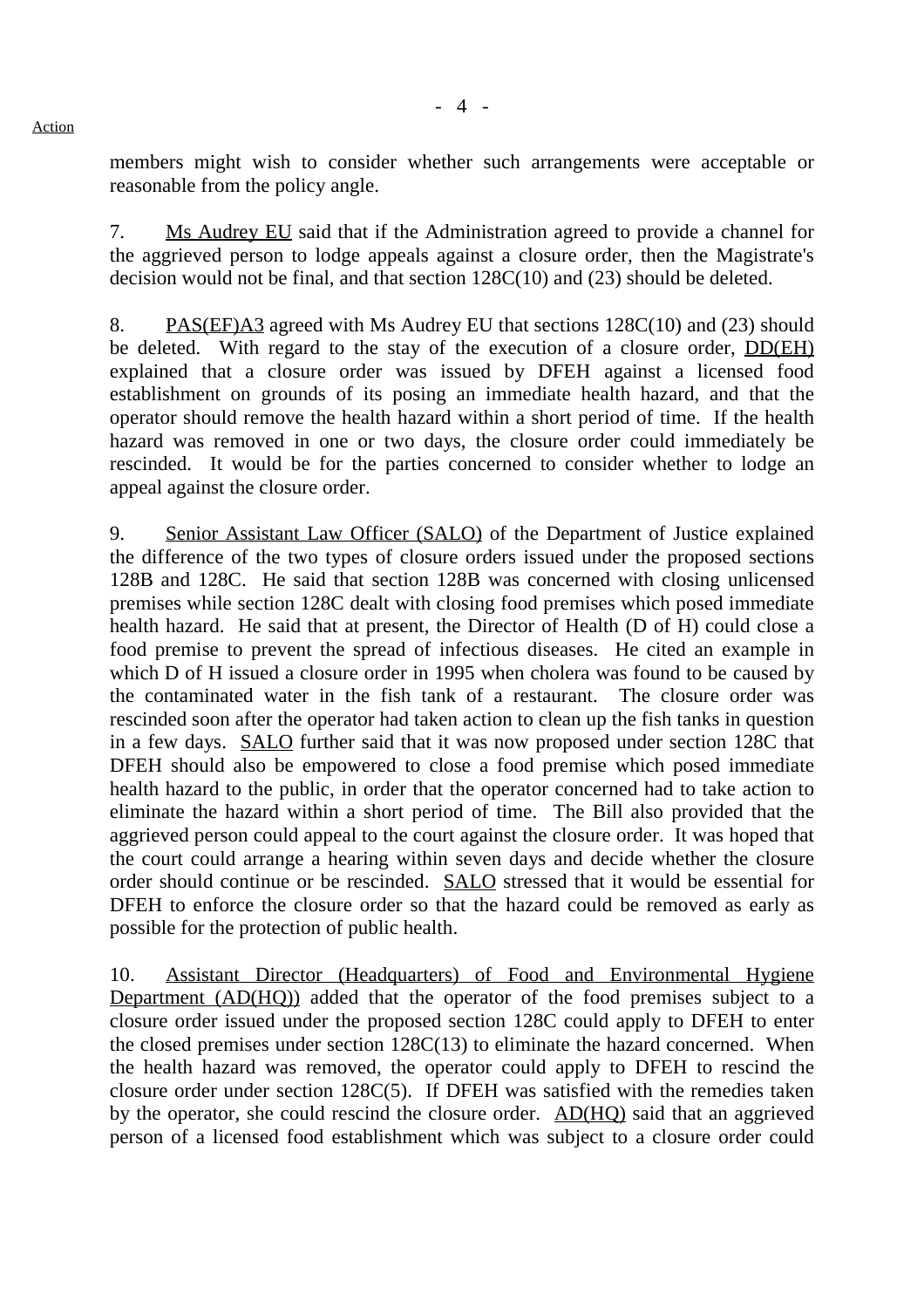lodge an appeal with the Magistrate's court, and at the same time apply to enter the closed premises to take the necessary remedial actions. As for unlicensed food premises, the operator would most likely cease business upon receipt of the closure order and would not appeal.

11. The Chairman noted that there might not be many appeals against closure orders as these would be issued after careful consideration by DFEH. However, he considered it necessary to provide a channel of appeal for aggrieved parties. PAS(EF)A3 emphasized that time was important to remove the health hazard in order to safeguard public health. She said that the Administration could not wait until the conclusion of an appeal in removing the health hazard, and that the execution of the closure order had to stay pending the appeal. She reiterated the Administration's position as stated in paragraph 3.

# The appeal mechanism

12. Mr Andrew CHENG said that it was important to ensure fairness in any appeal mechanism, and that the question was whether it was really necessary to execute a closure order immediately when the aggrieved party had already lodged an appeal. He referred to the suggestion made at the Panel meeting on 8 January 2001 that the Licensing Appeals Board (LIAB) should also deal with appeals against closure orders. However, the Administration advised the Panel that a Magistrate's court could arrange a hearing within a shorter period than that by LIAB. Mr CHENG said that he doubted the Magistrate's courts could always arrange hearings quickly given the long list of cases awaiting hearings. He requested the Administration to re-consider the suggestion of assigning LIAB to hear appeals against closure orders imposed on food establishments. He stressed that there should be a balance between safeguarding public health and ensuring a fair appeal mechanism for the aggrieved.

13. PAS(EF)A3 said that the Administration had agreed to consider providing a channel for appeals although the Prevention of the Spread of Infectious Diseases Regulation currently did not provide for appeals against D of H's decision to close a food premise. The Administration had considered the suggestion of empowering LIAB to deal with appeals against closure orders imposed on food premises. However, the Administration considered that LIAB was not an appropriate channel because it did not have the experience in dealing with closure order cases. She said that LIAB currently only dealt with cases involving revocation or suspension of food licences as well as the Demerit Points System, following convictions in court. LIAB had no experience in examining whether a food establishment had violated a certain offence under Cap. 132 or in determining whether it should be closed or not.

14. PAS(EF)A3 advised that the Magistrate's court had experience in dealing with cases relating to closure orders made under Cap.132, and it could arrange hearings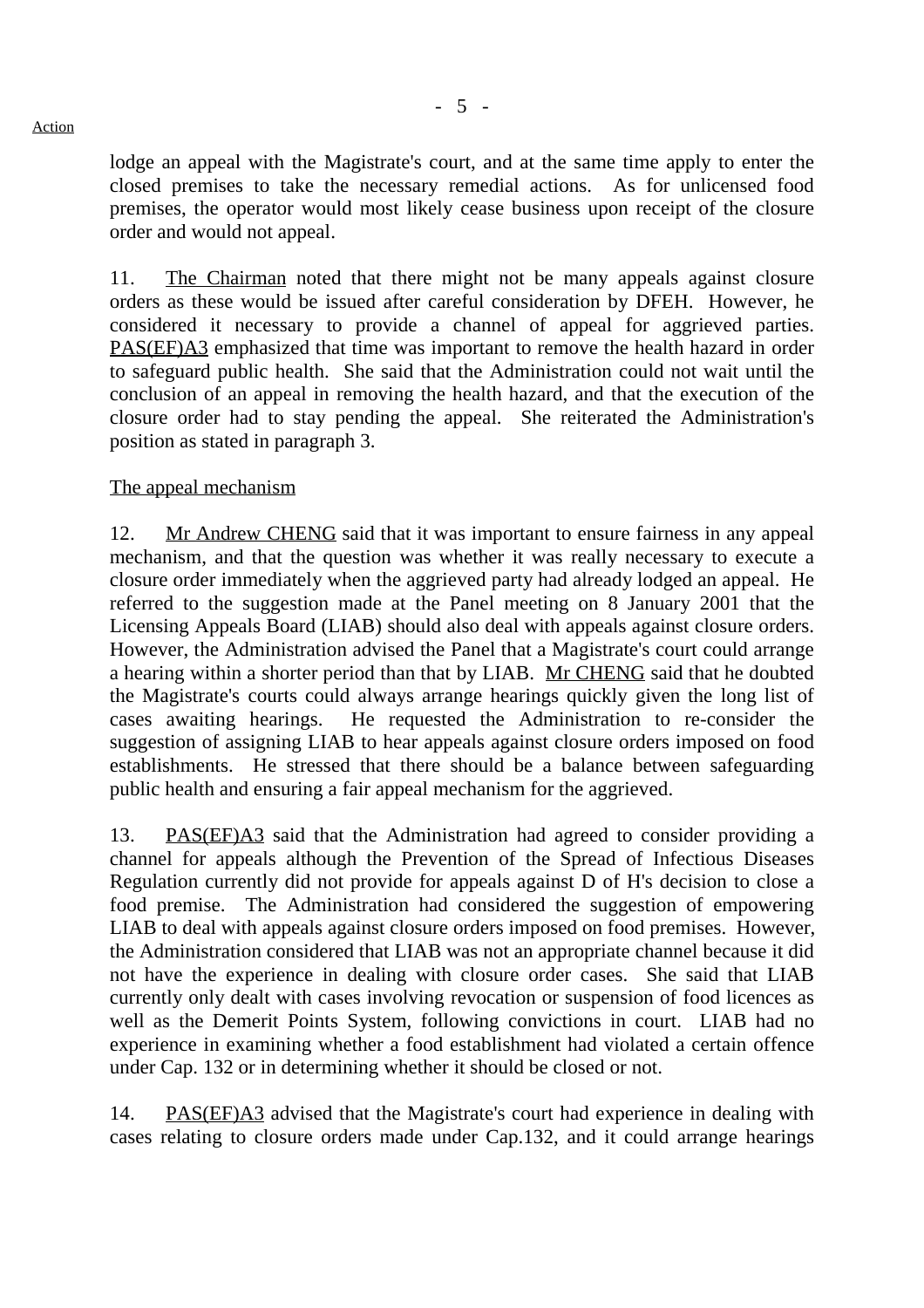within a short period of time. On the other hand, LIAB would need to take about 28 days to hear an appeal case because of the statutory requirements on meeting arrangements, the notice period for lodging an appeal and preparation of papers.

15. Mr Andrew CHENG said that the statutory requirements regulating the conduct of LIAB could be changed. He also disagreed that LIAB's inexperience in closure order cases should be a reason for not empowering LIAB to hear such appeals. He considered it necessary to provide a level-playing field for all parties concerned.

16. DD(EH) advised that section 128C could also apply to unlicensed food establishments which were outside the purview of LIAB. She emphasized that timing was very important in eliminating a health hazard, for example, where the water source of a food establishment was contaminated or where serious food incidents had occurred. She assured members that DFEH would only issue closure orders based on expert advice, and laboratory evidence, where appropriate.

17. DD(EH) advised that the Magistrate's court could arrange hearings within a reasonably short period of time. She said that based on recent experience, many licensed food factories could rectify the situation in one or two days and continue their business shortly afterwards. Despite this, the Administration was willing to provide an appeal mechanism so that the aggrieved could appeal within seven days against DFEH's decision to close a food premise.

18. The Chairman asked how long it would take for an appeal to be heard by a Magistrate's court. SALO advised that based on past experience, criminal cases were heard the following day after the application had been made. He believed that hearings for appeals against closure order could also be arranged quickly.

19. Mr Tommy CHEUNG expressed doubts that Magistrate's courts could arrange early hearings for appeals against closure orders. He pointed out that a closure order, once issued, would have done significant damage to a licensed food establishment even though the order could be rescinded afterwards. He said that in 1997 - 1998, the cause of the infectious diseases occurred in certain food premises could not be ascertained. However, in these cases, D of H had already issued closure orders, and the licensees were much aggrieved as the damage had been done.

20. Mr Tommy CHEUNG expressed concern that the Bill would give too wide a power to DFEH and that the Bill did not provide for stay of execution of the closure order when the operator had lodged an appeal. Mr CHEUNG further said that DFEH could make a wrong decision as errors might occur in laboratory tests. He queried how the operators' loss could be compensated if a closure order was wrongly issued. In this connection, he strongly felt that an appeal mechanism should be provided for in the Bill and that sections  $128C(10)$  and (23) should be deleted. Mr CHEUNG also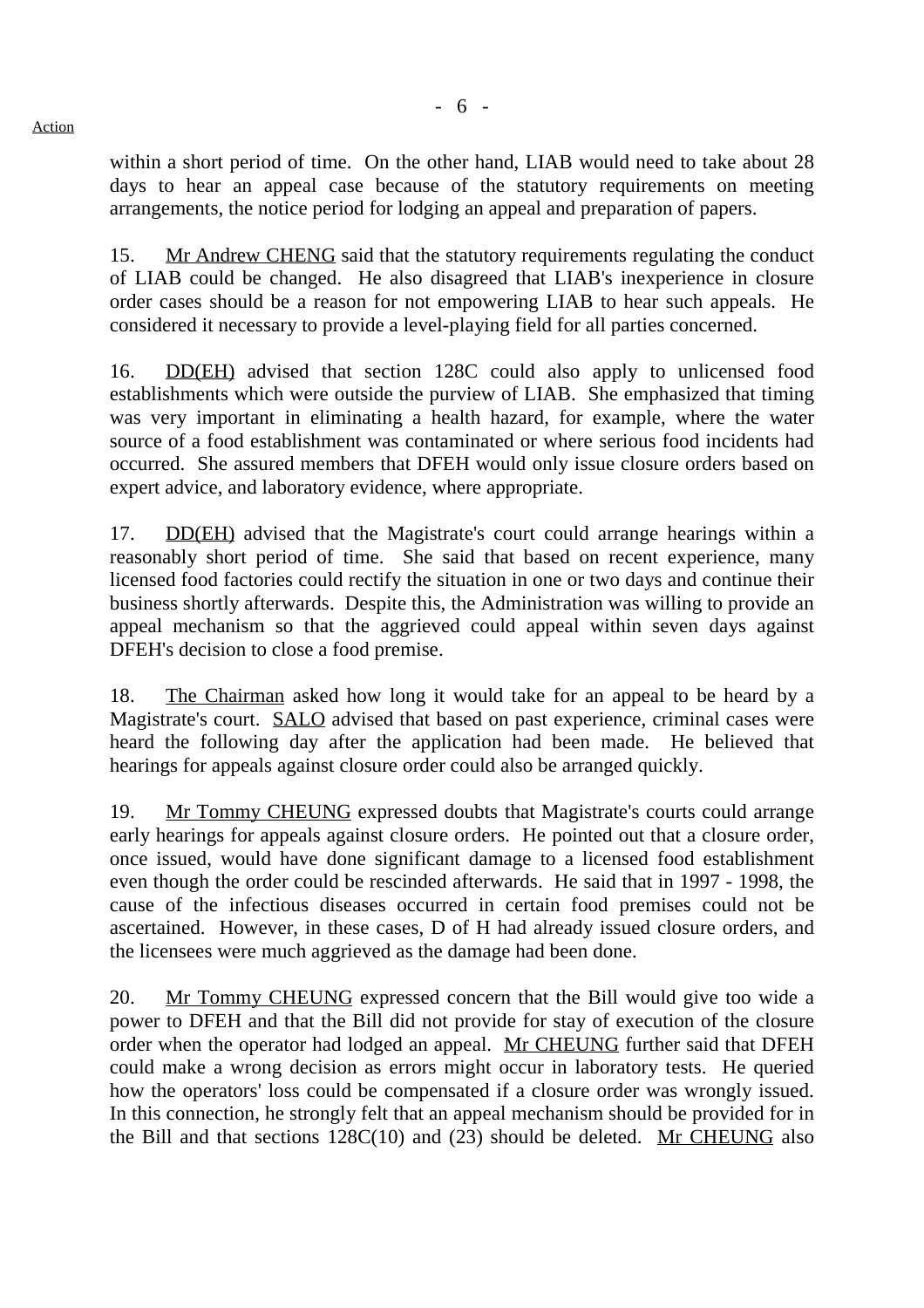supported Mr Andrew CHENG's proposal that LIAB could deal with appeals from licensed food establishments, while a separate appeal mechanism could be provided for the unlicensed premises. He said that the Administration should re-consider members' suggestion.

21. PAS(EF)A3 said that she appreciated members' concern that appeals should be heard as quickly as possible. She believed that the Magistrate's court would arrange early hearings for appeals against closure orders issued by DFEH. She added that an aggrieved party could further appeal to the High Court against a decision of the Magistrate's court. PAS(EF)A3 said that the court could order a stay of the execution of a closure order if it was satisfied with the reasons provided.

22. The Chairman said that the Administration had already agreed to consider providing an appeals mechanism and would delete section 128C(10) and (23). Regarding the concerns expressed by Mr Tommy CHEUNG and Mr Andrew CHENG, the Chairman asked the Administration whether it was feasible to have different appeals mechanism for licensed and unlicensed food establishments, and whether LIAB could arrange meetings within a shorter period of time.

23. PAS(EF)A3 explained that the operation of LIAB was governed by law and the statutory requirements for meeting arrangements were to ensure that both the aggrieved and the Authority would have sufficient time to prepare for the hearing. She said that there were statutory time limits for the submission of papers for hearings, and this could not be shortened at liberty or else it might create unfairness to the appellant. PAS(EF)A3 said that if both a licensed and unlicensed food premises were subject to a closure order under section 128C on the same grounds, she saw no reason why there should be different mechanisms to hear appeals of these cases.

24. Mr Tommy CHEUNG said that licensed premises were subject to the regular inspection and monitoring system, and they would rarely be found to pose immediate health hazard unless there were unusual incidents, such as pipe explosion. considered that a closure order would cause greater damage to a licensed food establishments than to an unlicensed one, hence these establishments should be subject to two different appeal mechanisms.

25. Mr Tommy CHEUNG further said that if the Administration really believed that the operator could eliminate the health hazard in one or two days, the Administration should allow a grace period of one to two days for the operator to make the necessary improvements before issuing a closure order. He considered that the closure order should only be issued if the operator refused or failed to make necessary improvements within the specified period.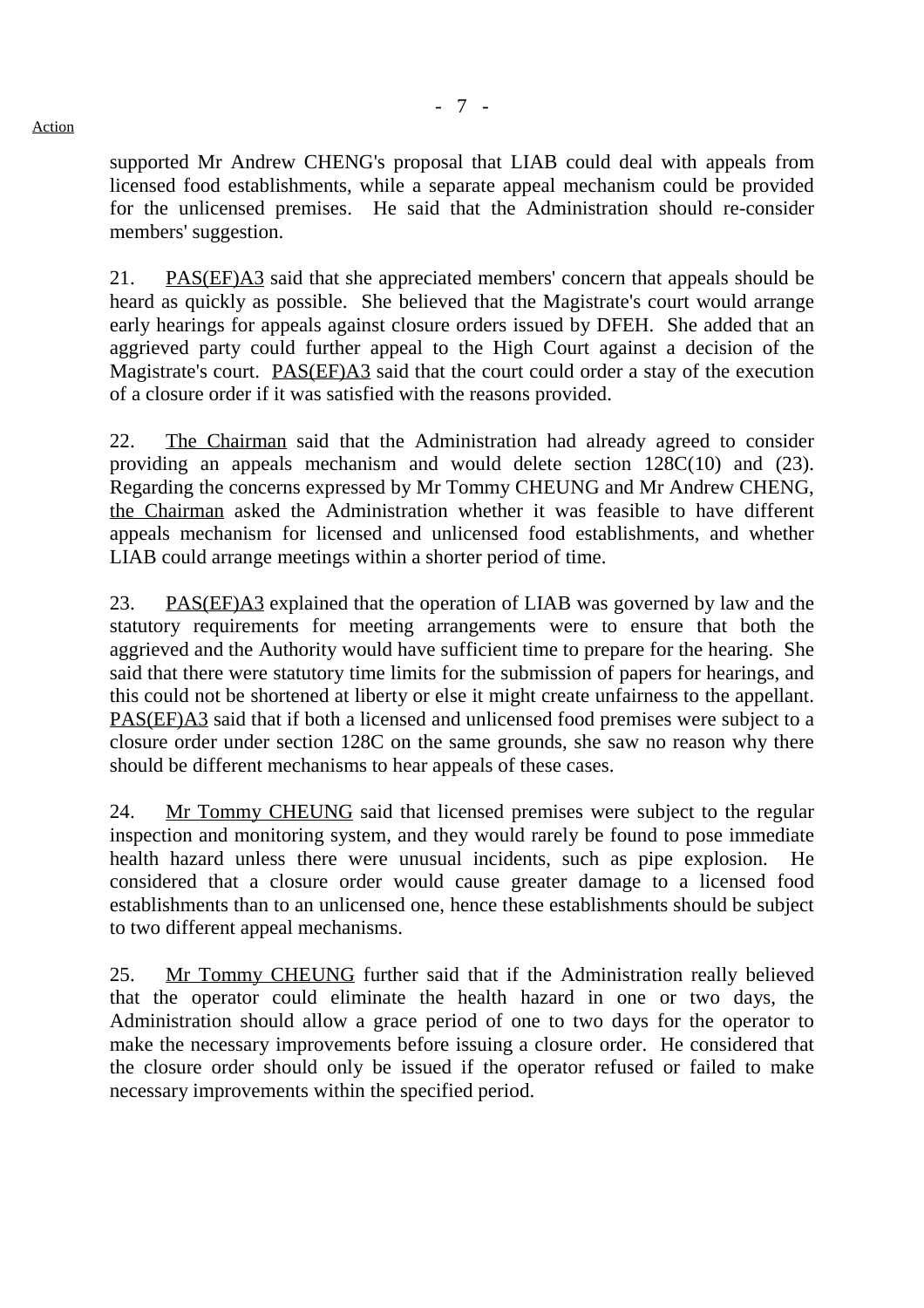26. PAS(EF)A3 said that while licensed food premises generally posed less health hazard to the public than the unlicensed ones, it was difficult to trace the source of food poisoning cases caused by bacteria, such as O157:H7. As this kind of health hazard was not directly related to the food preparation process, even licensed food premises with satisfactory overall hygiene conditions might still be susceptible to such food incidents. Moreover, contamination of water source could also lead to a sudden deterioration of the hygiene conditions even in licensed premises. She considered that as far as section 128C was concerned, both licensed and unlicensed premises might expose to the same risk.

27. Referring to Mr Tommy CHEUNG's concerns, PAS(EF)A3 emphasized that DFEH would only issue a closure order based on clear evidence, such as laboratory test results, that the premises posed immediate health hazard to the public. She did not consider that a prior warning or grace period would be effective in ensuring that the operator of the food premises concerned would immediately take action to remove such hazard. She explained that the situation was very serious if there was an immediate health hazard, and that immediate closure of the premises was necessary to enable thorough cleansing of the premises to be carried out.

28. DD(EH) supplemented that in practice, if food incidents occurred in licensed food establishments, the Administration would usually take samples to trace the source and conduct laboratory tests. Pending the outcome of the laboratory tests, the operator of the food establishment concerned would be advised to take remedial actions. In other words, the operator would be given time to improve the situation. When the result of the laboratory test was known, the Administration would inspect the premises again to ascertain whether the immediate health hazard was still present warranting the issue of a closure order. The same procedures also applied to unlicensed food establishments. DD(EH) stressed that DFEH would only exercise the power to close a food premise based on scientific test results and professional advice. In most cases, the operator of the food premises concerned would have taken all remedial actions while awaiting the outcome of the laboratory tests, and that no closure order would need to be issued eventually.

29. Ms Audrey EU suggested that an "unless order" could be made by the court to give the same effect. For example, the court might order the operator to carry out certain remedies within a specified period of time, say, six to 12 hours, after the issue of a closure order, and the closure order would only come to effect if the operator did not comply with the court order. This would give the operator concerned a chance to carry out immediate improvements before the execution of a closure order. In this case, an appeal by an operator against the closure order would not affect the operation of a closure order, and that the operator would still need to make the necessary improvements. She considered that the "unless order" should be able to address Mr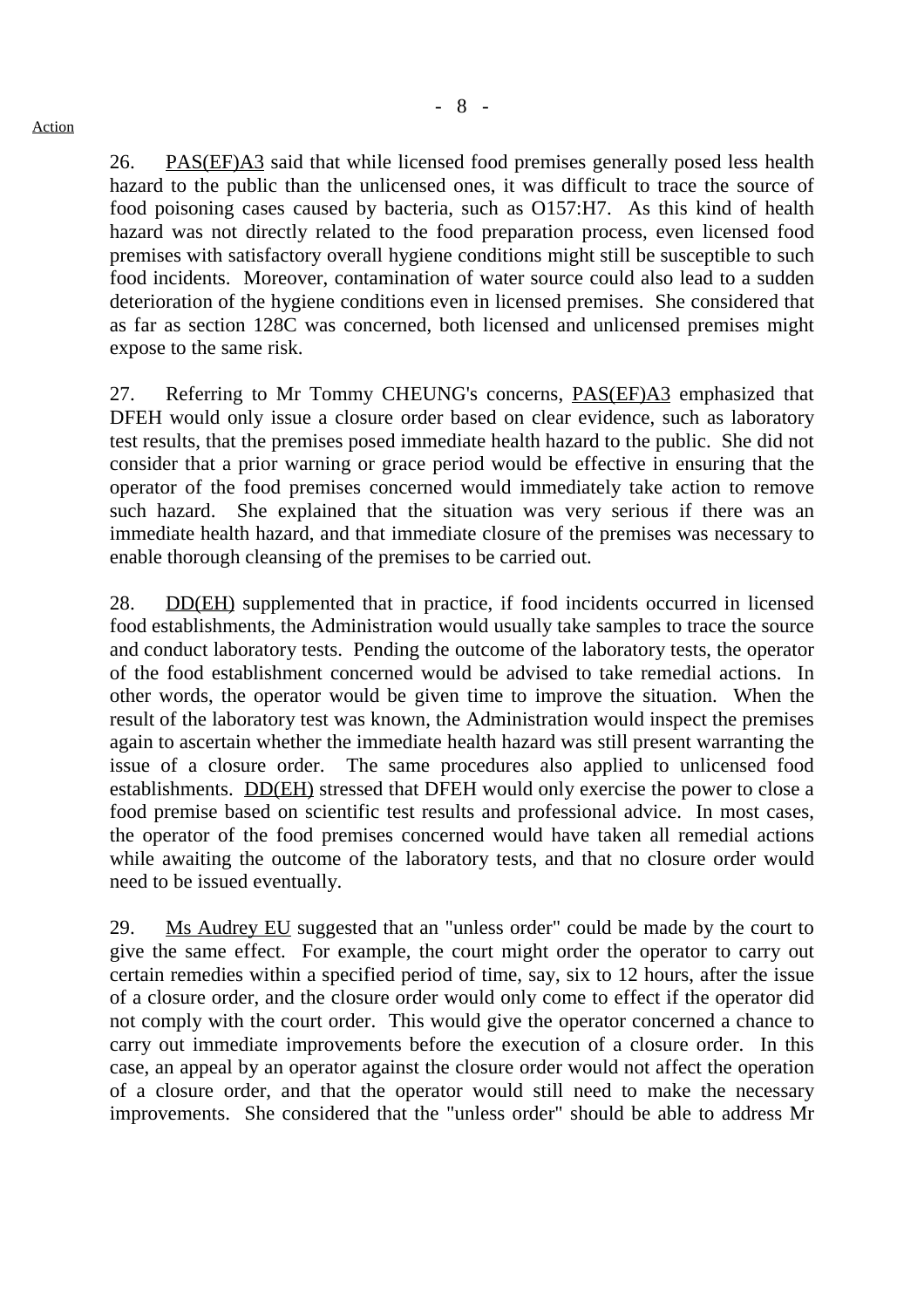Tommy CHEUNG's concern. She requested the Administration to consider her suggestion.

30. In response, PAS(EF)A3 advised that there was no provision for "unless order" in the principal Ordinance (Cap.132). She considered that the present inspection system and Demerit Point System for licensed food premises already served a similar purpose of providing time for the establishments concerned to rectify the situation if the hygiene conditions required improvements. She reiterated that time was the essence if an immediate health hazard had to be removed from a food establishment within a very short time to safeguard public health. If there was an "unless order", the operator might not take it seriously and would not carry out the improvements within the specified period. If the operator was given a long period of time to rectify the situation, it would defeat the purpose of issuing a closure order. She said that the Administration would need to consider the suggestion of an "unless order" carefully.

31. Ms Audrey EU pointed out that the proposed section 128C(7) did not specify the time limit for the Authority to serve the notice of refusal on the applicant. She expressed concern that if the Authority delayed in serving such a notice, the applicant might not have sufficient time to lodge an appeal. In response, **SALO** said that the Bill in fact provided for two appeal channels. The aggrieved party could either lodge an appeal under section 128C(20) within seven days following the issue of the closure order, or apply to rescind the closure order after carrying out the remedial work. If the Authority refused to rescind the closure order, the aggrieved could appeal to the Magistrate's court under section 128C(7). SALO advised that the appeal process under section 128C(20) would be faster.

32. PAS(EF)A3 added that section 128C(6) spelt out the circumstances under which a closure order could be rescinded. She agreed that a notice of refusal should be issued as soon as a decision was made in order not to hold up the aggrieved party's action to lodge an appeal within the specified time. However, in considering Ms EU's suggestion, the Administration should have to assess what should be the reasonable time limit for the serving of the notice of refusal under the different situations described in section 128C(6). She would revert to the Bills Committee later on the suggestion.

Admin

33. Referring to SALO's advice in paragraph 31, ALA4 clarified that the two appeal channels under section 128C(20) and (5) applied to different persons, i.e. section 128C(20) referred to a person who was aggrieved by the closure order, while section 128C(5) covered any person who had an interest in the food premises concerned.

34. PAS(EF)A3 explained that normally the aggrieved party would be the operator of the food premises in respect of which a closure order had been made. The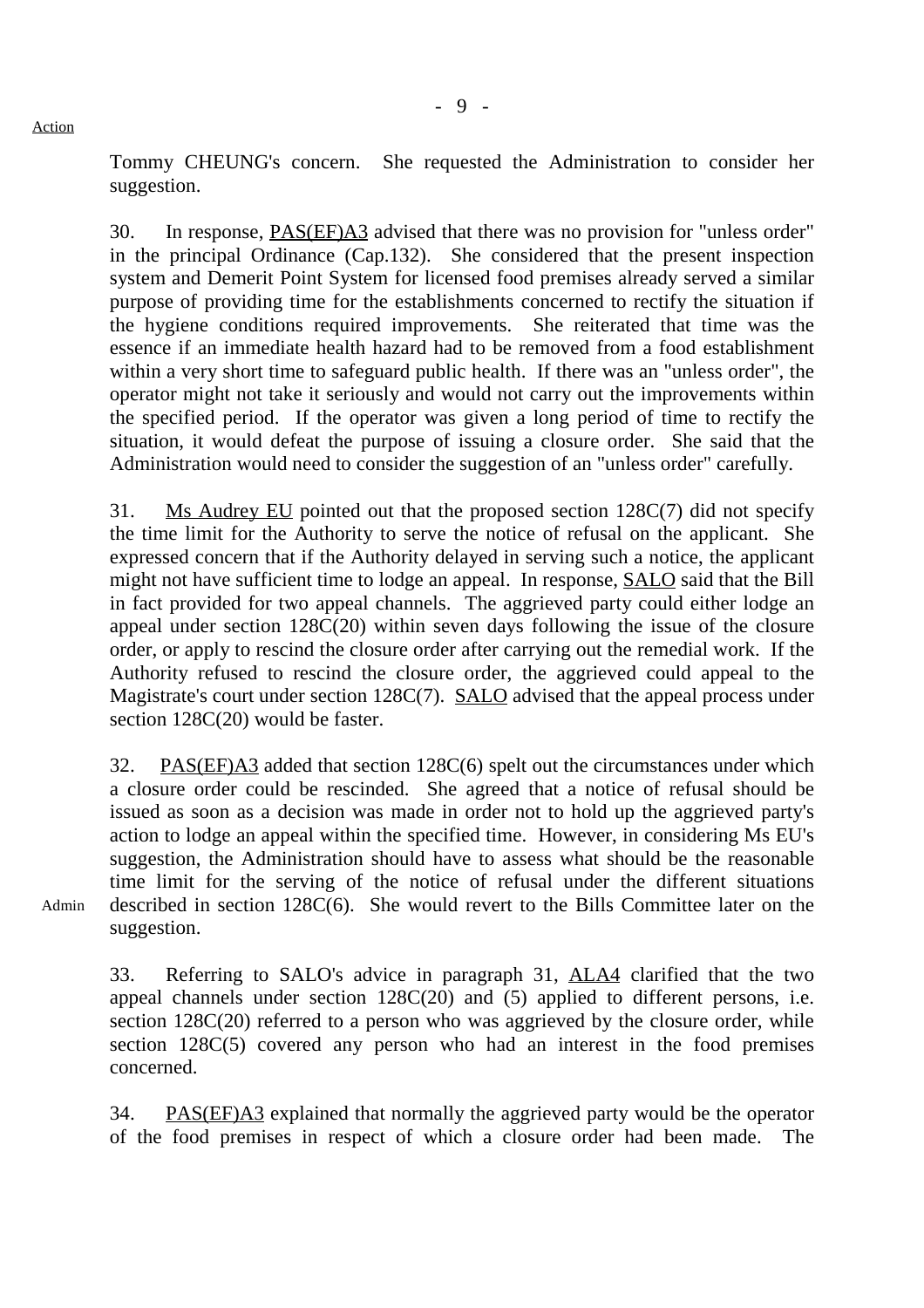aggrieved person could either lodge an appeal under section 128C(20), or under sections 128C(5) and (7) if he wished to rescind the closure order. As regards other persons who also had an interest in the premises concerned, such as the landlord, he could also apply to rescind the closure order under sections 128C(5) and (6) so that the premises could be re-opened.

35. Dr LO Wing-lok commented that the Bill affected three concerned parties : the Administration, the person(s) aggrieved by the closure order and the general public. He was of the view that the spirit of section 128C was to eliminate an immediate health hazard in order to safeguard public health. He considered that the proposal of an "unless order" or stay of execution of the closure order would defeat the purpose of issuing a closure order. He said that the crux of the matter was whether the public wished to empower DFEH to issue closure orders against any food premises which posed an immediate health hazard. If members supported the proposal, the whole section 128C should remain intact; otherwise it should be repealed altogether.

36. Mr Andrew CHENG said that while he agreed that safeguarding public health was important, he was concerned that the equity principle should be upheld. He pointed out that previously there were 28 days for suspending execution of the closure order but the Bill did not have such provision. He also had doubts that the Magistrate's court could arrange hearings of appeal cases within a short time given their heavy workload. Mr CHENG said that as the Administration had claimed that LIAB could not arrange early hearings due to certain statutory requirements, he would like the Administration to provide information on such statutory requirements and the procedures to amend these rules. He maintained the view that LIAB should be able to share the workload of the Magistrate's court in dealing with appeals against closure orders issued by DFEH.

37. DD(EH) said that she had strong reservations about introducing a grace period for the execution of a closure order as time was of the essence in eliminating an immediate health hazard. Nevertheless, she appreciated the concerns of the trade and she assured members that DFEH would exercise the power very carefully based on strong medical grounds. She stressed that delaying the execution of a closure order would go against the spirit of the Bill.

38. PAS(EF)A3 added that while the Administration could consider providing further appeal channels for the aggrieved parties, the Administration would not agree to introduce a grace period for the execution of a closure order. She clarified that the 28 days of suspension of enforcement under the LIAB procedure only applied to repeated minor offences of food establishments such as not covering the food properly. Currently, repeated offences of this nature within a period of 12 months could lead to suspension of licence for seven days. As these offences did not pose immediate health hazard, the aggrieved party could appeal to LIAB against the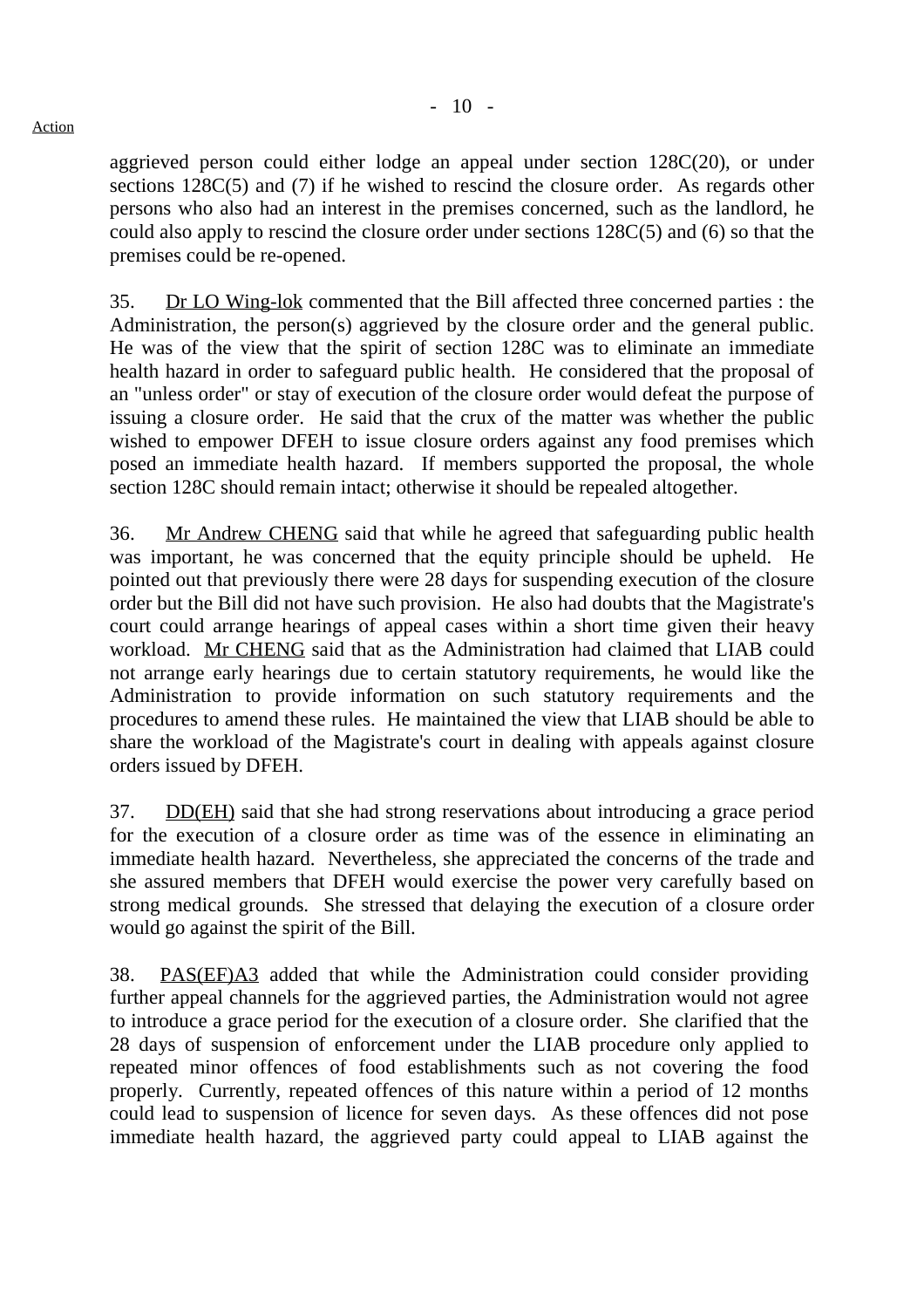Admin

decision and sought suspension of enforcement for 28 days pending the outcome of the appeal. She said that where the issue of a closure order was required, the situation was already very serious, and a stay of execution of the order was contradictory to legislative intent of section 128C. She said that given the existing composition of LIAB and its experience, the Administration was of the view that it would be more appropriate for the Magistrate's court to deal with appeals arising from the issue of closure orders. Nevertheless, she undertook to provide information of the operation of LIAB for members' information.

39. SALO advised that the jurisdictions of LIAB were given in section 125(8) of Cap. 132, which were limited to rescinding, suspending and rejecting of licence applications. He said that legislative amendments would be necessary if Members wished to expand the jurisdictions of LIAB.

40. Mr Andrew CHENG considered that LIAB could accumulate experience in dealing with appeals arising from closure orders. He was concerned that there was no guarantee that an appeal could be heard by a Magistrate's court within seven days. He considered that LIAB could alleviate the burden of the Magistrate's court in taking over the appeal cases relating to closure orders. He suggested the regulations of LIAB be amended so that it could hold meetings to hear appeals against closure orders within seven days. He requested the Administration to provide information on the number of appeals from licensed food premises for which closure orders had been made in the past two years, as well as the reasons and the mechanism adopted for making such orders. **PAS(EF)A3** agreed to provide the information.

Admin

Admin 41. The Chairman added that the Administration should also provide a comparison of cases of immediate closure of licensed food premises dealt with by LIAB and by the Magistrate's court, and the reasons why the Magistrate's court was considered more suitable than LIAB to handle such appeals.

42. SALO supplemented that the Magistrate's court could arrange hearings for urgent cases to be held the next day after the day of application, although cases requiring the evidence of many witnesses might have to wait for the next round of hearings. He said that one advantage of having the Magistrate's court to deal with appeals was that further appeals could go directly to the Court of Appeal. On the other hand, decision of LIAB could only be made to the Municipal Services Appeals Board (MSAB) which would take about three months to deliberate and take a decision on a case.

43. Mr WONG Yung-kan expressed concern that it was difficult for food establishments to know whether the fresh food came from safe sources, but food establishments were liable to immediate closure if such food posed a health hazard. DD(EH) said that food source seldom posed an immediate health hazard to the public,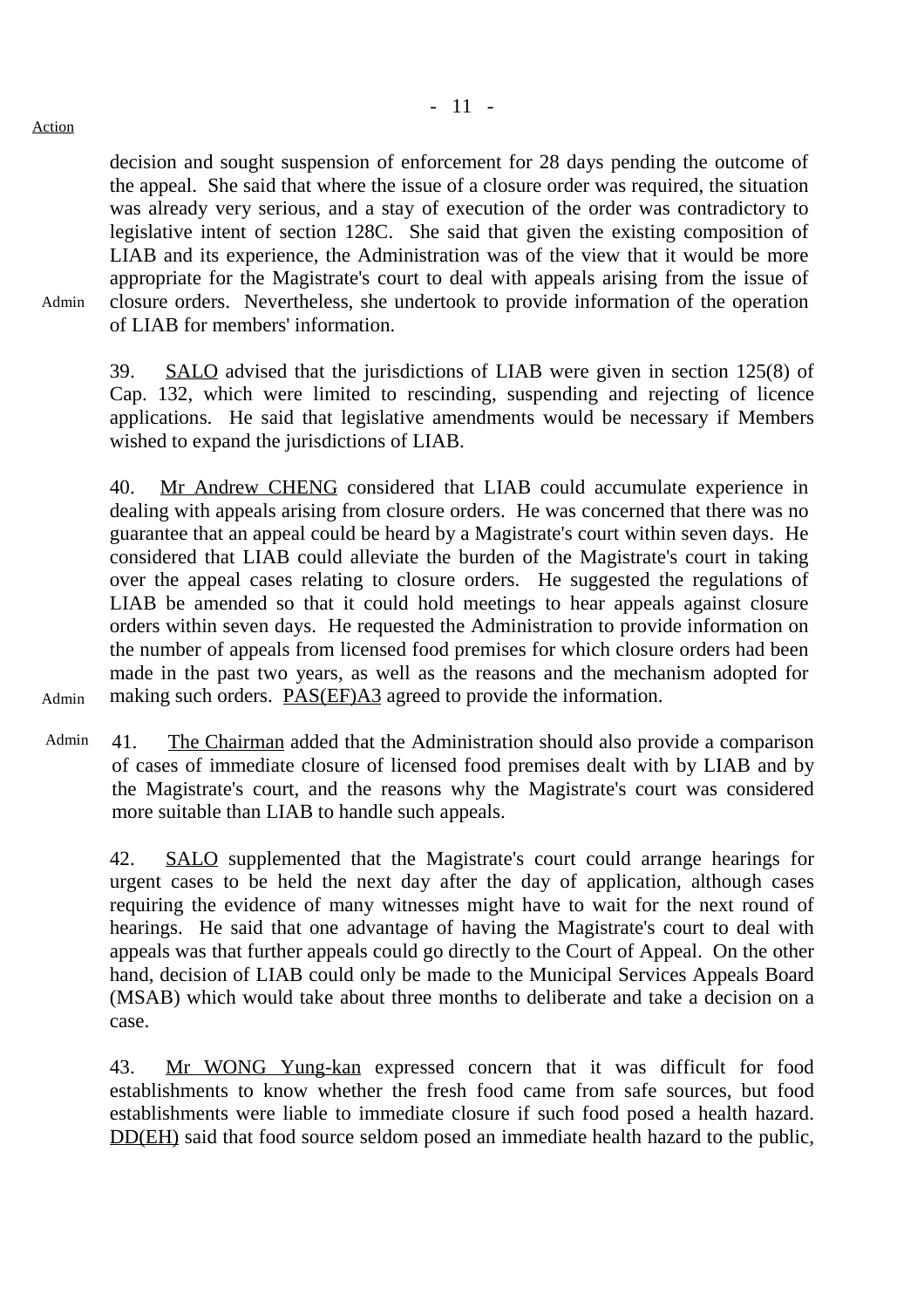and it was not the target of section 128C. If this was related to an infectious disease such as cholera, D of H would made a closure order under Cap. 139 to close the food premises concerned.

44. Referring to Dr LO's earlier comments in paragraph 35, Mr Tommy CHEUNG said that members should also look into the consequences and effects of the Bill. Mr CHEUNG said that his main concern was that a mechanism should be put in place to safeguard the interests of the operator of the food premises and all concerned parties, because DFEH could make a wrong decision. He considered that there should be a fast and effective appeal channel for the aggrieved party. He supported Ms Audrey EU's proposal of an "unless order" to allow time for remedial actions to be taken within a short time, (e.g. 24 hours) before execution of a closure order. He said that this would avoid causing unnecessary damages and losses to the food establishment concerned.

45. Ms Audrey EU clarified that the Administration could consider issuing an "unless order" in place of a closure order. Alternatively, the "unless order" could be issued on the condition that the hazard had to be eliminated within a short period of time, (e.g. 12 hours), failing which the food premises would be closed. She said that the issue of an "unless order" would also obviate the need for an aggrieved party to lodge an appeal. Ms EU further said that she was not inclined to support the suggestion of having different appeal mechanisms to deal with appeals against closure orders.

46. DD(EH) reiterated that when FEHD officers took samples from the food premises for laboratory tests, they invariably gave suggestions on remedies to be taken by the operator of the food establishments concerned. When the test result was known, such remedial actions would normally have been taken and the hazard would have been removed. In these cases, no closure order would be issued. Nevertheless, the Administration was prepared to provide an appeal channel in the Bill to further safeguard the interests of all concerned parties and to ensure fairness in the process of executing a closure order.

47. In concluding the discussion, the Chairman requested the Administration to provide the information as requested by members for consideration at the next meeting.

# **II. Any other business**

48. Members agreed that the next meeting would be held on 11 May 2001 at 8:30 a.m.